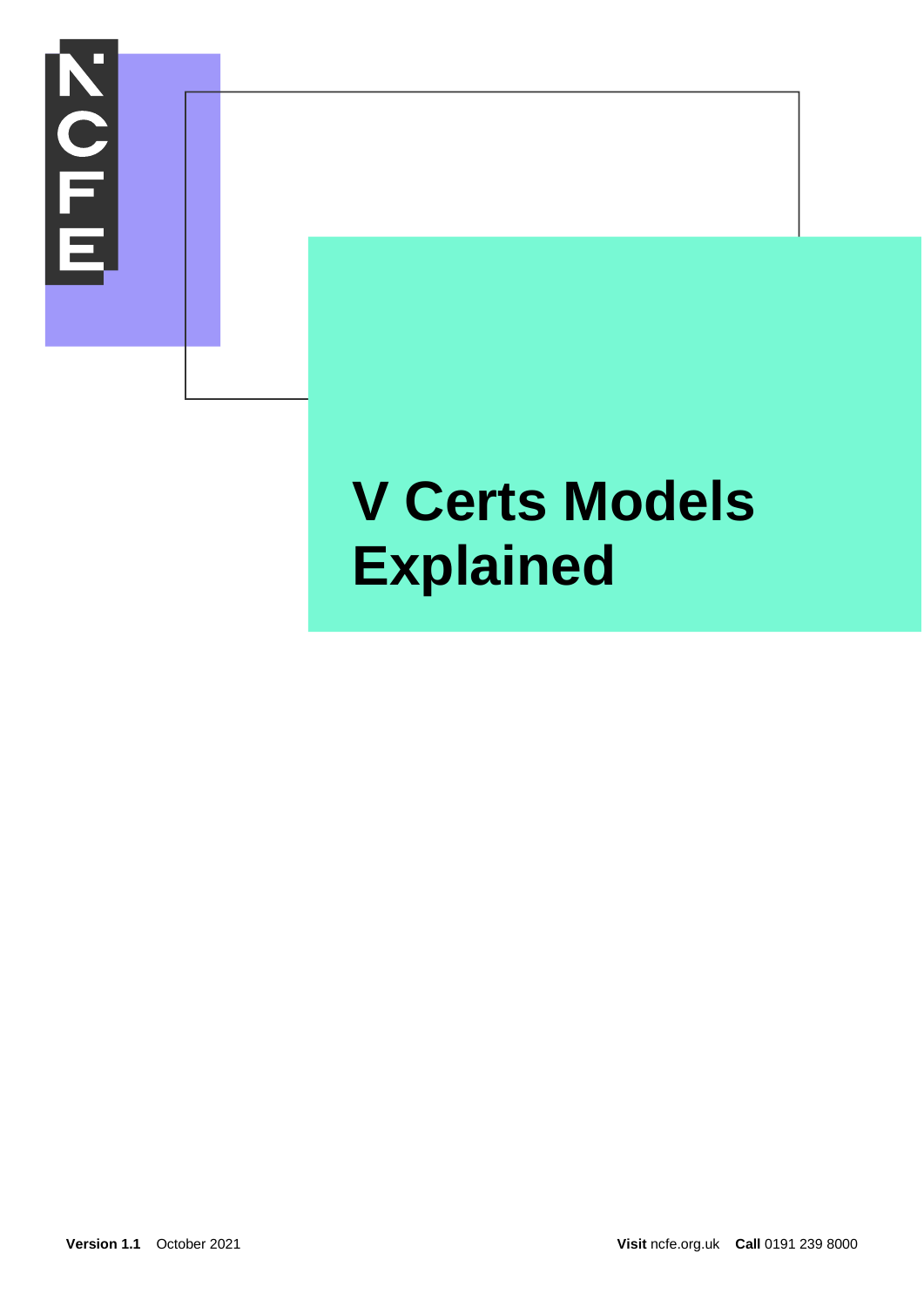## **Model 1 – "No External Assessment – Mastery" Model**



## **\*weighting is the % contribution towards the overall grade**

The qualifications listed below are all Model 1:

| QAN        | <b>Qualification Title</b>                     | <b>Performance</b><br><b>Tables</b> | <b>GLH</b> |
|------------|------------------------------------------------|-------------------------------------|------------|
| 601/0677/3 | Level 1 Certificate in Art and Design          |                                     |            |
| 500/8454/9 | Level 1 Award in Graphic Design                |                                     |            |
| 500/8053/2 | Level 1 Certificate in Interactive Media       | 2018                                | 120        |
| 500/9177/3 | Level 1 Certificate in Performance Skills      |                                     |            |
| 601/0489/2 | Level 1 Certificate in Creative Studies: Craft |                                     |            |
| 601/0315/2 | Level 1 Certificate in Business and Enterprise |                                     |            |

Learners must successfully demonstrate their achievement of all learning outcomes and assessment criteria of the units as detailed in the qualification specifications. Learners must achieve a minimum of a Pass in all assessment criteria within a unit in order to pass the unit as a whole. **If a minimum of a Pass is not achieved in one or more of the assessment criteria, the learner will receive a grade of 'Not Yet Achieved' for the unit.** If a learner does not achieve a minimum of a Pass in all units, they will receive a grade of 'Not Yet Achieved' for the overall qualification.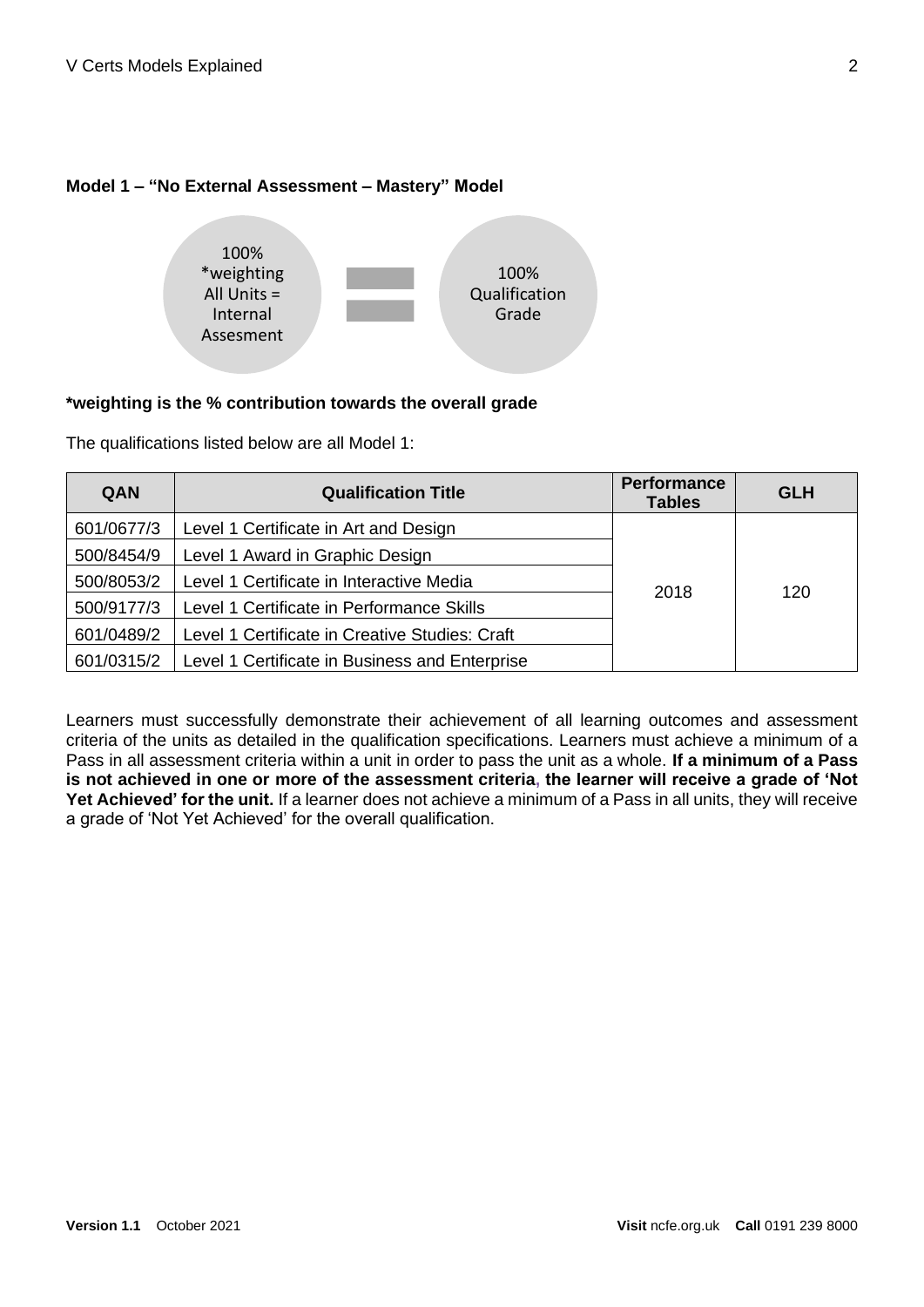## **Model 2 – "Mastery" Model with "External Assessment"**



#### *\*weighting is the % contribution towards the overall grade*

The qualifications listed below are all Model 2:

| QAN        | <b>Qualification Title</b>                                   | <b>Performance</b><br><b>Tables</b> | <b>GLH</b> |
|------------|--------------------------------------------------------------|-------------------------------------|------------|
| 600/6990/9 | Level 2 Certificate in Creative Studies: Performance Skills* |                                     |            |
| 601/0043/6 | Level 2 Certificate in Creative Studies: Craft               |                                     |            |
| 601/0048/5 | Level 2 Certificate in Business and Enterprise               |                                     |            |
| 601/4662/X | Level 1 Certificate in Health and Fitness                    |                                     |            |
| 601/4534/1 | Level 2 Certificate in Health and Fitness                    | 2018 and 2019                       | 120        |
| 601/4592/4 | Level 1 Certificate in Engineering Studies                   |                                     |            |
| 601/4532/8 | Level 2 Certificate in Engineering Studies                   |                                     |            |
| 601/4661/8 | Level 1 Certificate in Food and Cookery                      |                                     |            |
| 601/4533/X | Level 2 Certificate in Food and Cookery                      |                                     |            |

#### *\*2 internally assessed units (3 units in total)*

Learners must achieve a minimum of a Pass in all assessment criteria within a unit in order to pass the unit as a whole. **If a minimum of a Pass is not achieved in one or more of the assessment criteria, the learner will receive a grade of 'Not Yet Achieved' for the unit.** If a learner does not achieve a minimum of a Pass in all units, they will receive a grade of 'Not Yet Achieved' for the overall qualification. This applies to the internal and externally assessment units.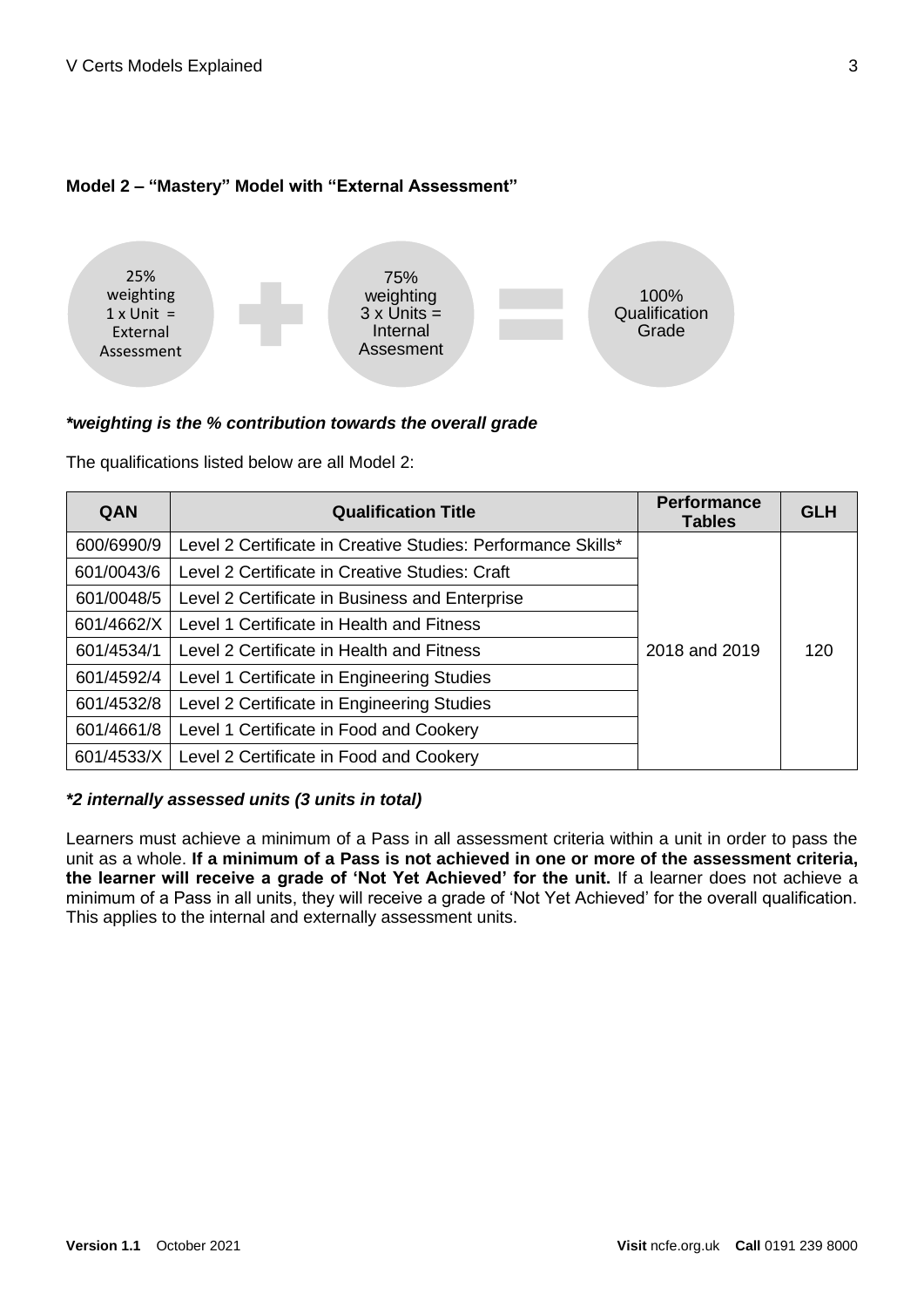## **Model 3 - "Compensatory" Model**



#### *\*weighting is the % contribution towards the overall grade*

The qualifications listed below are all Model 3:

| QAN        | <b>Qualification Title</b>                         | <b>Performance</b><br><b>Tables</b> | <b>GLH</b> |
|------------|----------------------------------------------------|-------------------------------------|------------|
| 601/6777/4 | Level 1 Technical Award in Music Technology*       |                                     |            |
| 601/6774/9 | Level 2 Technical Award in Music Technology*       | 2018 & 2019                         |            |
| 603/0851/5 | Level 1 Technical Award in Interactive Media       |                                     |            |
| 603/0852/7 | Level 2 Technical Award in Interactive Media       |                                     |            |
| 603/0844/8 | Level 1 Technical Award in Graphic Design          | 2019                                | 120        |
| 603/0845/X | Level 2 Technical Award in Graphic Design          |                                     |            |
| 603/0835/7 | Level 1 Technical Award in Business and Enterprise |                                     |            |
| 603/0838/2 | Level 2 Technical Award in Business and Enterprise |                                     |            |

*\*2 external assessments (1 written and 1 practical)*

To achieve the qualifications listed above, learners will complete an internal assessment per unit for all units for the qualification. The grades achieved from internally assessed units will contribute either 50% or 60% to the overall qualification grade and the grades achieved from the external synoptic assessment (all units) will contribute either 40% or 50% towards the overall qualification grade. The % weightings that contribute towards the overall grade will be determined and specified by which qualification is chosen above. For example, for the Level 2 Technical Award in Interactive Media has 40% external assessment weighting towards the overall qualification grade and the internal grades will contribute 60% towards the calculation of the overall qualification grade.